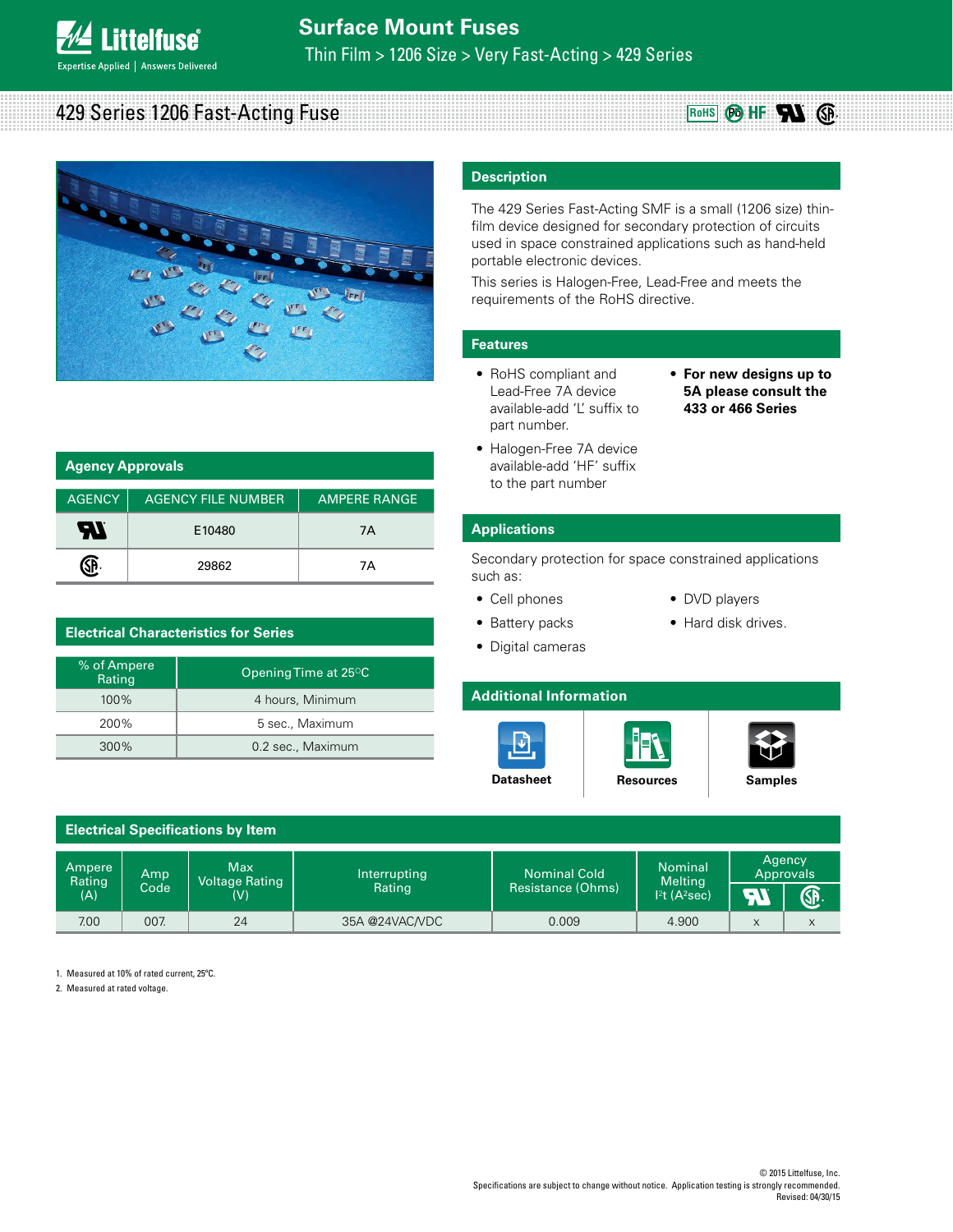

#### **Temperature Re-rating Curve**



#### Note:

1. Rerating depicted in this curve is in addition to the standard derating of 25% for continuous operation.

#### Example:

For continuous operation at 70 degrees celsius, the fuse should be deratedas follows:  $I = (0.75)(0.80)I_{\text{RAT}} = (0.60)I_{\text{RAT}}$ 

2. The temperature derating curve represents the nominal conditions. For questions about temperature derating curve, please consult Littelfuse technical support for assistance.

#### **Soldering Parameters**

| <b>Reflow Condition</b> |                                                           | Pb - Free assembly |
|-------------------------|-----------------------------------------------------------|--------------------|
|                         | - Temperature Min $(T_{s(min)})$                          | 150°C              |
| Pre Heat                | - Temperature Max $(T_{s(max)})$                          | $200^{\circ}$ C    |
|                         | - Time (Min to Max) $(t_s)$                               | $60 - 180$ secs    |
| $(T1)$ to peak          | Average ramp up rate (Liquidus Temp                       | 5°C/second max     |
|                         | $T_{S(max)}$ to $T_L$ - Ramp-up Rate                      | 5°C/second max     |
| Reflow                  | -Temperature (T <sub>1</sub> ) (Liquidus)                 | $217^{\circ}$ C    |
|                         | -Temperature $(ti)$                                       | $60 - 150$ seconds |
|                         | PeakTemperature (T <sub>p</sub> )                         | 250+0/-5 °C        |
| Temperature $(t_n)$     | Time within 5°C of actual peak                            | $20 - 40$ seconds  |
| Ramp-down Rate          |                                                           | 5°C/second max     |
|                         | Time 25 $\degree$ C to peak Temperature (T <sub>p</sub> ) | 8 minutes Max.     |
| Do not exceed           |                                                           | $260^{\circ}$ C    |

| <b>Wave Soldering</b> | 260°C, 10 seconds max. |
|-----------------------|------------------------|
|                       |                        |

# **Average Time Current Curves**